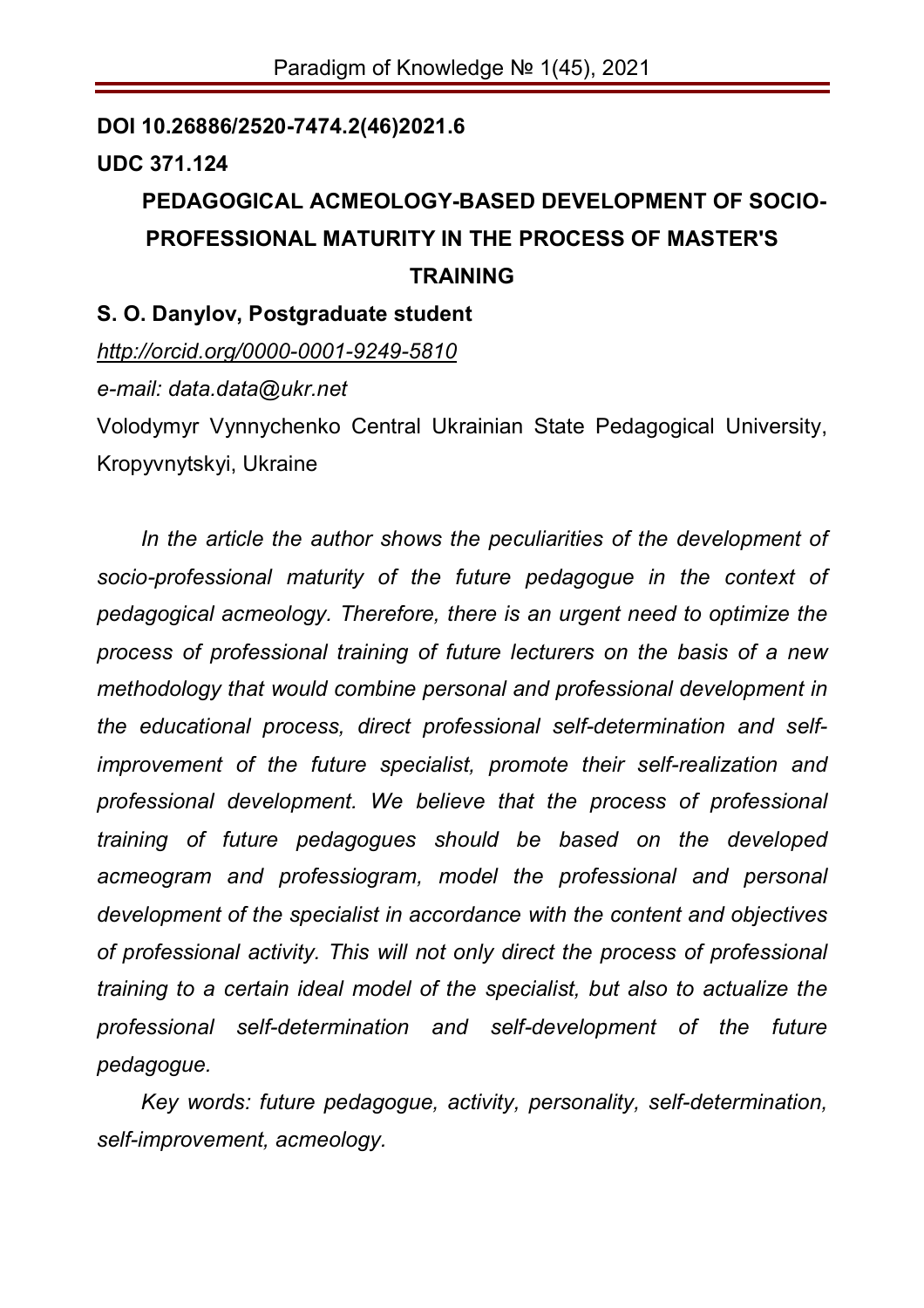**Introduction.** Any pedagogical influence aimed at the development of students of relevant reflective knowledge and skills involves their development only through adequate actualization of their individual activity. The content of educational activities should be subjectively significant for future lecturers and line up with ways and features of their construction of their reflective activity. Self-determination of reflective activity, its dynamics should become the object of management from the lecturer's side. This managerial influence must be comprehensible to the student, and the learning activity itself must be perceived by one as "one's own".

**The purpose of the acticle.** The study of modern concepts of training future pedagogues allows us to identify the following key theoretical ideas: the process of training, which is carried out on the basis of a competency approach, is impossible without emphasizing the subjective position of the student as a future specialist; in contrast to the dominant cognitivetechnological aspect, characteristic of the traditional system of vocational training, the priority is the implementation of a personalized approach associated with the development of the individual trajectory of professional development; at all levels of interaction between lecturers and students, a necessary condition is the abandonment of the traditional "super-position" of the pedagogue in favor of parity of all participants in the educational process.

Analysis of recent research and publications shows that the problem of socio-professional maturity of future pedagogues in the process of master's training is still unresolved. At the present stage of development of pedagogical sciences, such concepts as "personal maturity" (P. Halperin, P. Jacobson, K. Abulkhanova-Slavska, etc.); "moral maturity" (A. Belkin, V. Nesmelov, A. Derkach); "psychological maturity" (B. Ananiev, A. Asmolov, A. Bodalov, K. Abulkhanova-Slavska, etc.); "professional maturity" (Yu. Bardin, Yu. Kuznetsov, T. Zaslavska, S. Naumkina) are revealed. Some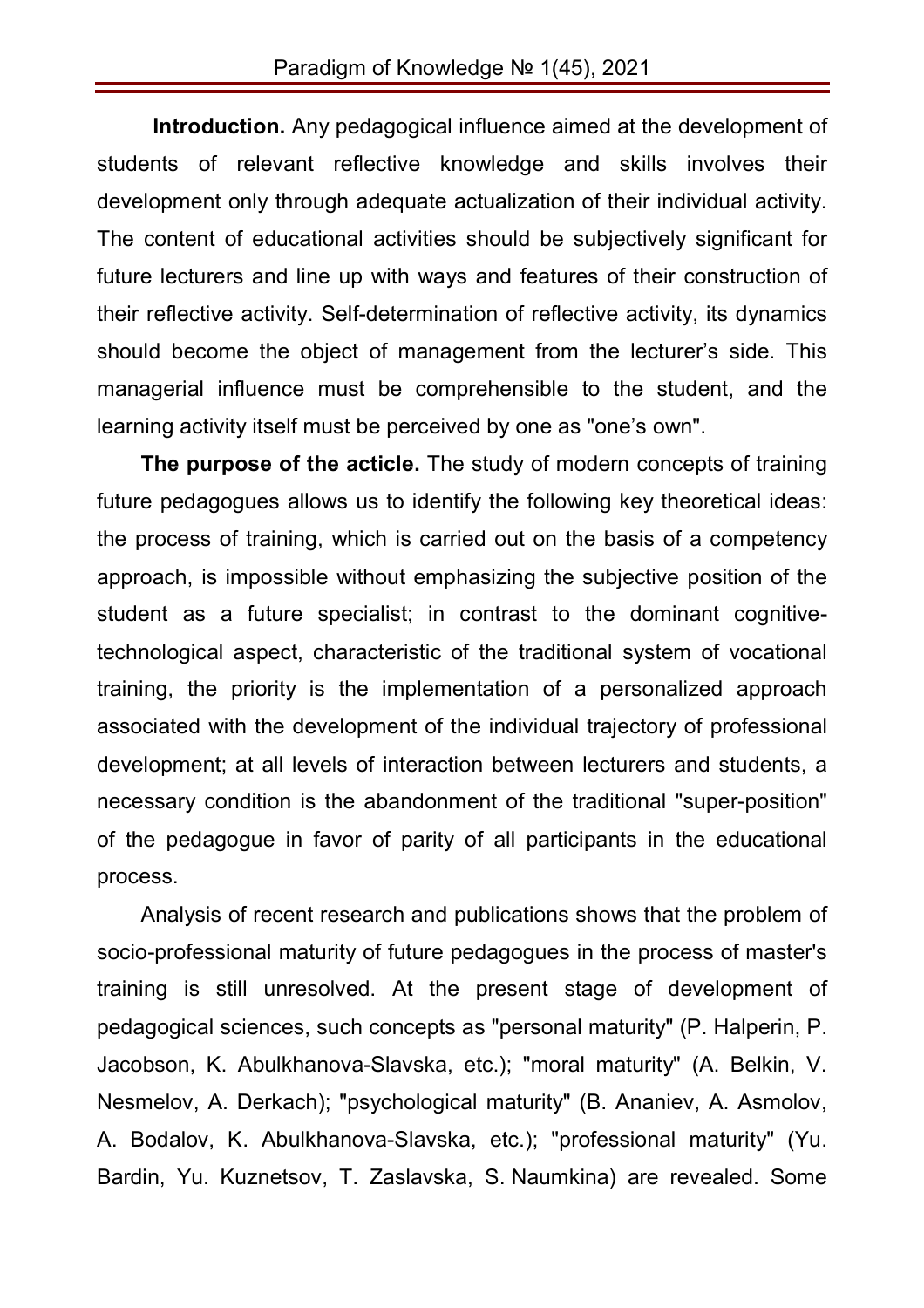aspects of social maturity are revealed in the works of L. Kogan, S. Ikonnikova, V. Lysovsky, V. Radul, A. Rean, E. Holovakha, and others.

In the scientific literature, a person's ascending to professionalism is called professionalization. Markova, A. K. understands professionalization as a holistic continuous process of becoming a specialist and a professional, which begins with the choice of profession, lasts throughout a person's professional life and ends when a person terminates one's professional activity. The results of professionalization can be considered becoming a professional, the development of new professionally important qualities, the transition of human to the next level of professionalism [6].

Today, pedagogical education is increasingly seen not only as the production and acquisition of pedagogical knowledge and skills, the assignment of values and meanings, but also as the disclosure of essential forces, inner potential of future specialist's personality, which allows one to competently and responsibly perform socio-professional roles, produce new ideas, solutions, thus creating real conditions for self-development of the future pedagogue's personality [8].

Thus, subject-subject relations should be built between pedagogues and students, the mechanism of which is determined by the peculiarities of social development, the interpenetration of "external influences" and "internal conditions" [9].

In our opinion, pedagogical acmeology meets these tasks. Its researchers believe that "pedagogical acmeology studies the mechanisms of achieving individual and collective activities related to solving pedagogical problems, explores the gradual formation of the pedagogue, the motives of professional achievement, the trajectory of professionalism in pedagogy, pays attention to how people learn social and professional requirements determines for oneself the optimal individual strategy (acmeogram) to reach the peaks of professionalism and maturity, taking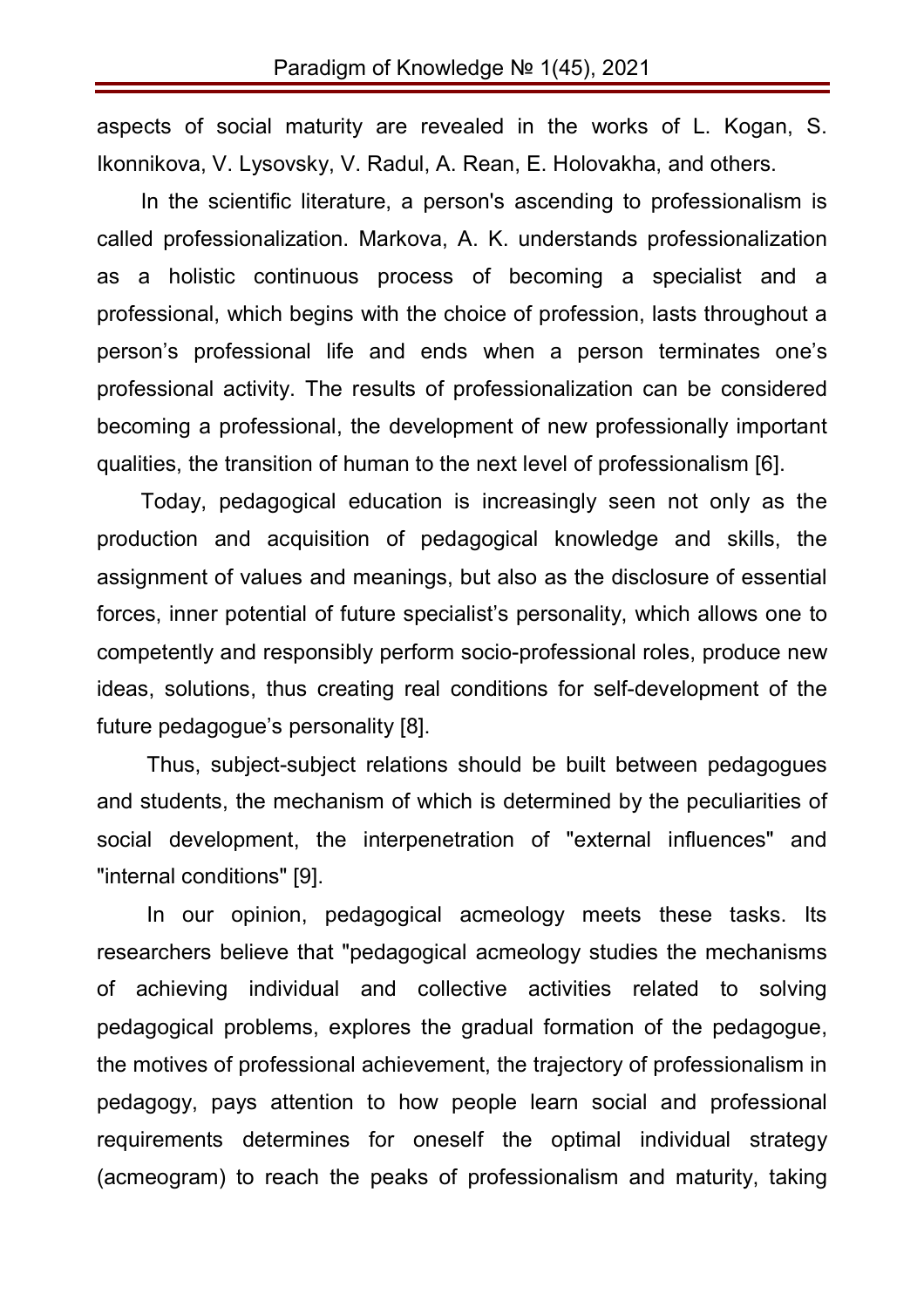into account the unique combination of their needs, capabilities and abilities "[2].

Acmeogram is a comprehensive description of the professional activity of a specialist, which includes stable individual, subject-activity and personal qualities that are professionally important for this activity, ensure its success. The use of acmeogram as the most complete systematic description of the professionalism of the pedagogue allows not only to identify its desired components, but also to identify those that hinder productive activities. Such contraindications play the role of psychological difficulties, barriers, blockers. Comparison of really formed qualities of the pedagogue with indicators of the acmeogram allows to determine the level of one's professional competence, to develop a strategy for advancing to the top of professionalism, to optimal practical activity [2].

We take into account the opinion that the acmeogram is "an individual section of a potential in the pedagogue, one's opportunities, prospects. It highlights what needs to be improved to reach a high level professionalism in pedagogical activity. Acmeogram is the basis of individual professional development, because a high-class professional is a "product of unit production" [2, p.137].

In our opinion, it is appropriate to take into account the acmeological factors of professionalization of the future specialist, substantiated by Slastyonin V. O., ie the main causes of driving forces, the main determinants of reaching the peaks of professionalism [11]. The researcher considers the most important acmeological factors of professionalization as follows: individual's desire for self-realization, high personal and professional standards, high level of professional perception and thinking, the prestige of professionalism, etc. Indeed, the need for future pedagogues to change, develop appears in connection with changing requirements and expectations of society to them, changing the levels of development of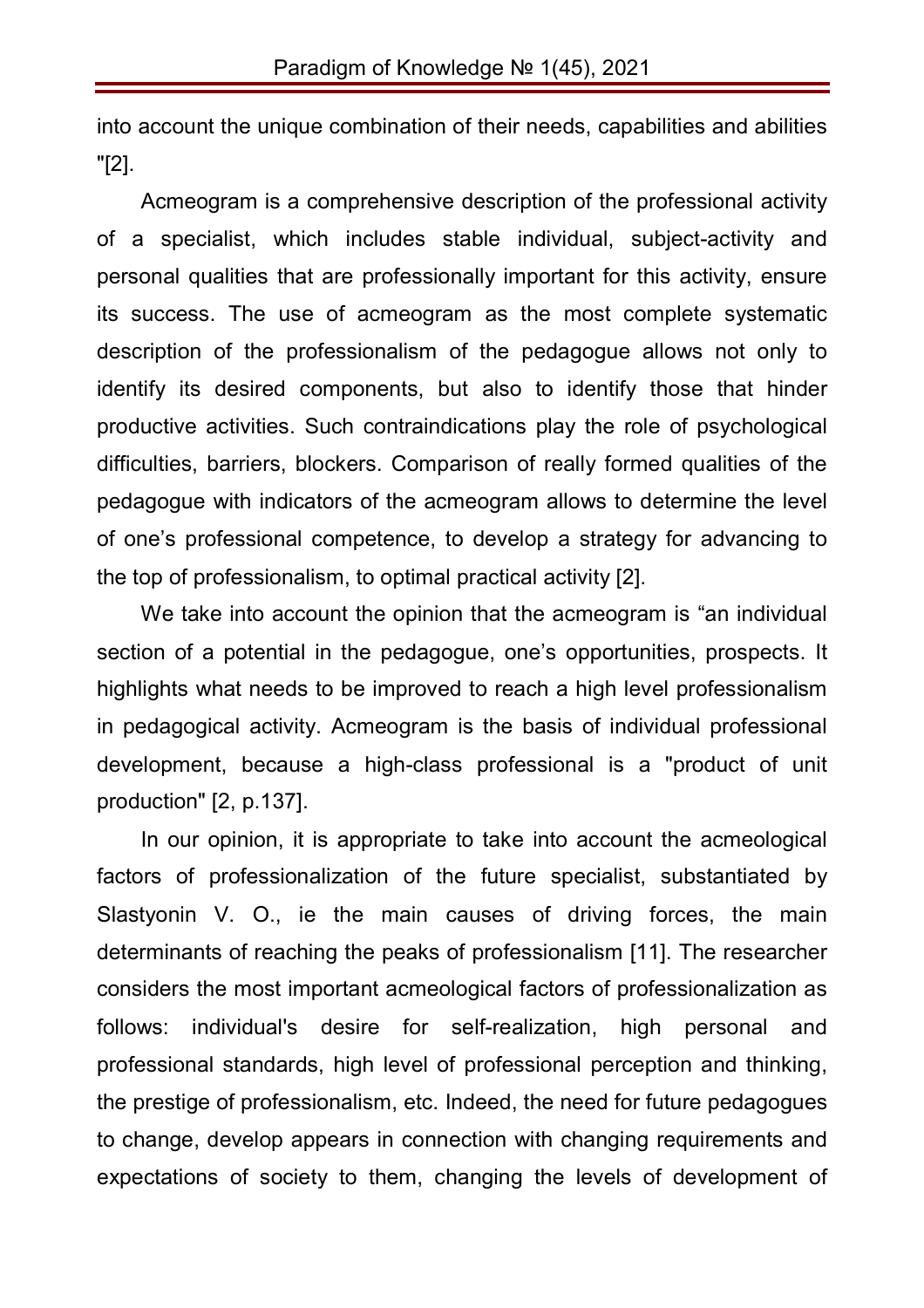educational systems, society as a whole, ie it does not arise automatically from the need to resolve contradictions between requirements of society to the pedagogue and the current level of one's development as a person and a professional. External factors either stimulate work on oneself, encouraging development, or force the future pedagogue to use various techniques that remove these contradictions, primarily – in their mind.

It should be said that the problem of purpose and goal-setting, the problem of the relationship of the categories "goal", "means", "result" is the object of philosophical (Frolov, I. T.), psychological (Leontiev, O. M., Tikhomirov, O. O.), pedagogical (Makarenko, A. S., Sukhomlinsky V. O., Likhachev, B. T.) researches in which the relation of the purpose and goalsetting is defined, the attempt of classifications of the purposes is made, conditions of goal-setting in historical, philosophical and pedagogical aspects are considered.

From the point of view of acmeology, goal-setting is a process of making meaning that promotes the holistic development of a professional's personality, consolidation and accumulation of progressive life experience, formation of socio-professional maturity as a leading characteristic of a high level of professionalism.

Pedagogical goal-setting is represented by several directions: general pedagogical, didactic and educational. Within the process of vocational education, external orientation is carried out by means of the implementation of pedagogical technologies. According to scientists, in particular Pekhota, O. M. [7]. Sysoieva, S. O. argue that the purpose (task) of pedagogical technology is to design the desired educational environment, which would contribute to the subject-subject relations of the participants in the process, and this in turn, the implementation of personality-oriented approach in the educational process [10].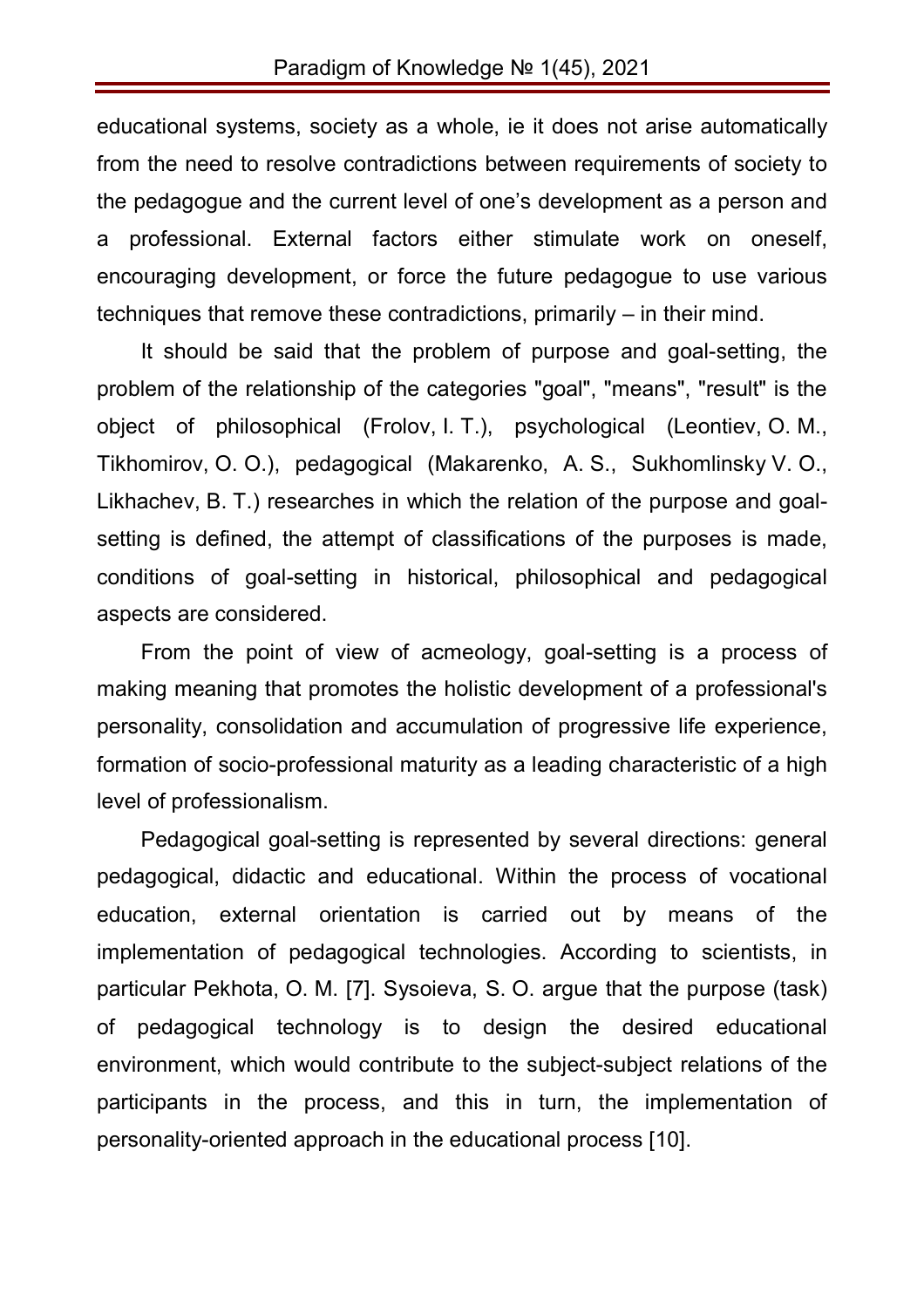An important condition for the formation of professionalism of the future pedagogue is, in our opinion, taking into account in the training of basic acmeological laws, which according to Derkach, A. O. and Zazykin, V. G. are: 1) the law of personal and professional development and increase of personal potential, which establishes the relationship between the process of formation of professional characteristics and the formation of a holistic personality; the law of self-expression in the profession, which describes the processes and mechanisms of professional self-determination, selfaffirmation, self-realization of professional image of "I", personal and professional growth in the context of self-expression in the profession [2, p. 51-52].

The implementation of these laws, in our opinion, allows us to consider training as a process of continuous professional development of the whole personality of the future pedagogue, as well as actively involve in the process of professionalism mechanisms of personal self-actualization and related internal motivation of future pedagogues.

We take into account the opinion of scientists, in particular, Bondarevskaya, E. V., Derkach, A. O., Slastyonin V. O. and believe that such an approach requires consideration of the principle of variability in the choice of means of interaction of the subjects of the educational process, ie such an organization of educational work that would meet the demands of both personality and society. The conditions for the implementation of this principle in the process of forming the professionalism of the future pedagogue are the following: reliance in education and training on practical experience, personal needs of self-development that students have; demonstration of possibilities of application of theoretical knowledge in professional activity; involvement of future pedagogues in intellectual, physical, spiritual work, public life in the academic group, at the department, at the university in order to develop a professional worldview, professional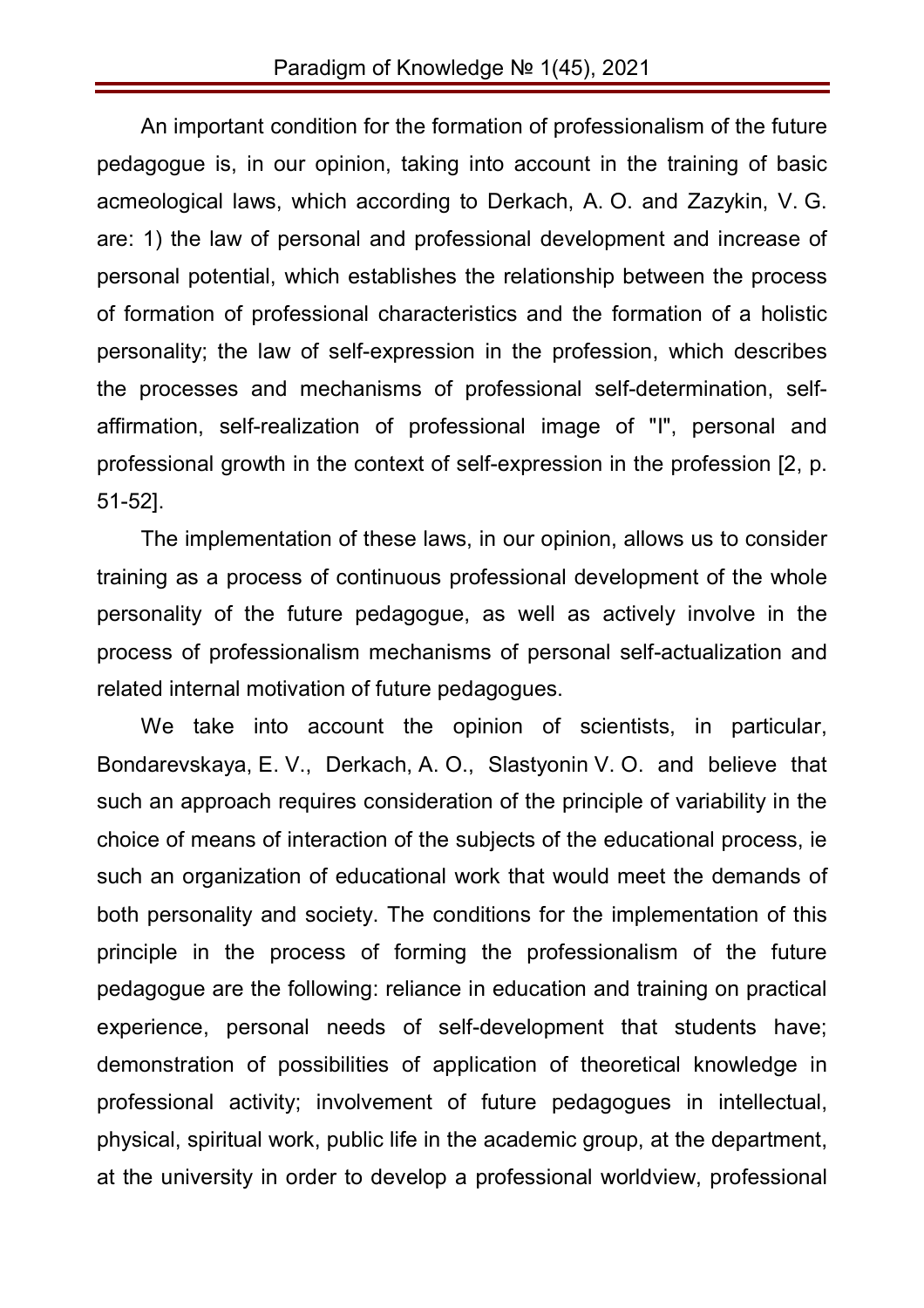culture, personal focus on professional activity and self-development of professionalism.

We take into account the opinion of Kuzmina, N. V. that one of the main professionally significant qualities of a pedagogue is their "personal orientation" [5]. According to the acmeological approach, personal orientation is one of the most important subjective factors for reaching the top in professional and pedagogical activities. The choice of the main strategies of activity determines, according to Kuzmina, N. V., three types of orientation: truly pedagogical; formally pedagogical; pseudo-pedagogical.

Rubinstein, S. L. argued that motives are determined by tasks (goals) no less than the task by motives. Therefore, in educational and professional activities can also be divided into two types of goals: the goal as the content of the motive (gain assessment, knowledge, experience, avoid punishment) and goals other people and society in general, which include the actual goals of the higher vocational education [9].

We share the opinion of Derkach, A. O. and Zazykin, V. G. that selfesteem is an important determinant of professional self-awareness. The scientists note that adequate self-esteem is influenced not only by performance of activities, but also social factors, evaluative judgments and attitudes of others [2, p. 173]. Since the content of self-esteem is the attitude of the future pedagogues to their own professional activities and the development of professionally important qualities and characteristics in relation to professional standards and etalons, we believe that in the process of professional training of future lecturers of pedagogy have to be showed high examples of pedagogical professionalism, criteria for the development of professional culture and professional competence of the pedagogy lecturer, formed the skills and abilities of reflection of the professional formation process and own professional activity.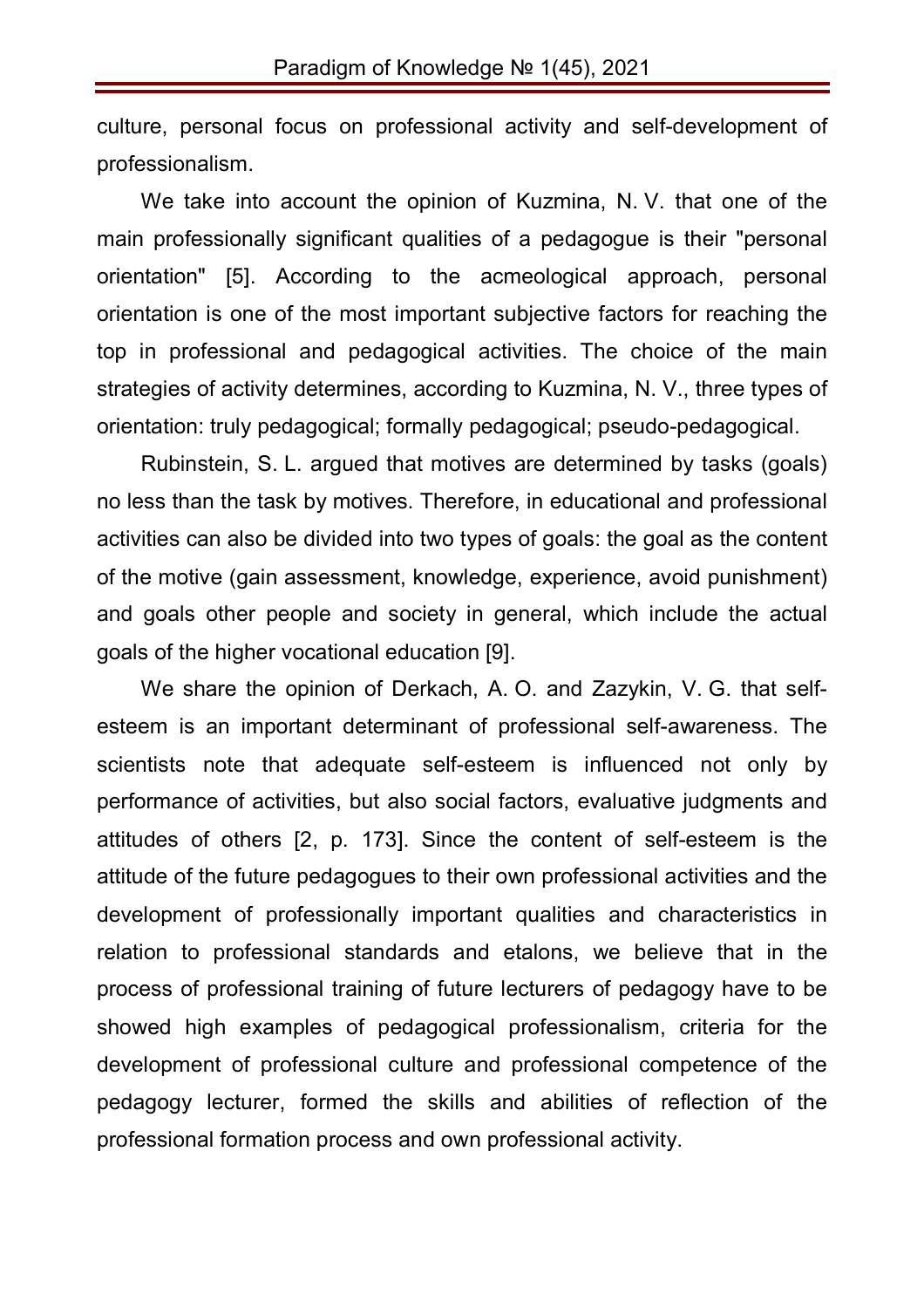We take into account the position of Slastyonin V. O., that an important component of professional and pedagogical culture (content characteristics of the professionalism of the future pedagogue) is a reflective culture that includes reflectivity as a personal quality, value-meaning life and professional guidelines, professional and personal potential, responsibility as a criterion of social and professional maturity [11, p. 38].

Slastyonin, V. O. explains that the main parameters of the molding technology reflexive culture of the future pedagogue can be represented as stages of the educational process through the prism of subjective selfrealization, self-affirmation, self-realization of students [11, p. 39].

Accordingly, in the process of teaching psychological and pedagogical disciplines, future pedagogues should be showed values of professional and pedagogical culture, created conditions and applied incentives for their awareness and correlation with the model of the axiological sphere of ideal pedagogue-lecturer.

It should be also noted that in acmeology the formation of values personality orientations is associated with the formation of the meaning of life and activities. Thus, Kogan, L. N. considers the concept of "meaning" through value self-determination of a person, draws attention to the fact that one can simultaneously belong to various "microenvironments" that may have multi-vector influences. Therefore, each individual is forced to constantly find oneself in a situation of evaluation and selection of certain attitudes and values orientations from among those offered by these groups and environments. In our case, on the formation of value orientations of the individual the future pedagogue is also influenced by several socio-cultural environments – institutions of higher education, youth and vocational subculture, microsocial environment, etc., and the task of educational work in pedagogical free education is, in our opinion, precisely in the influence on the formation socially significant hierarchy of personal value orientations,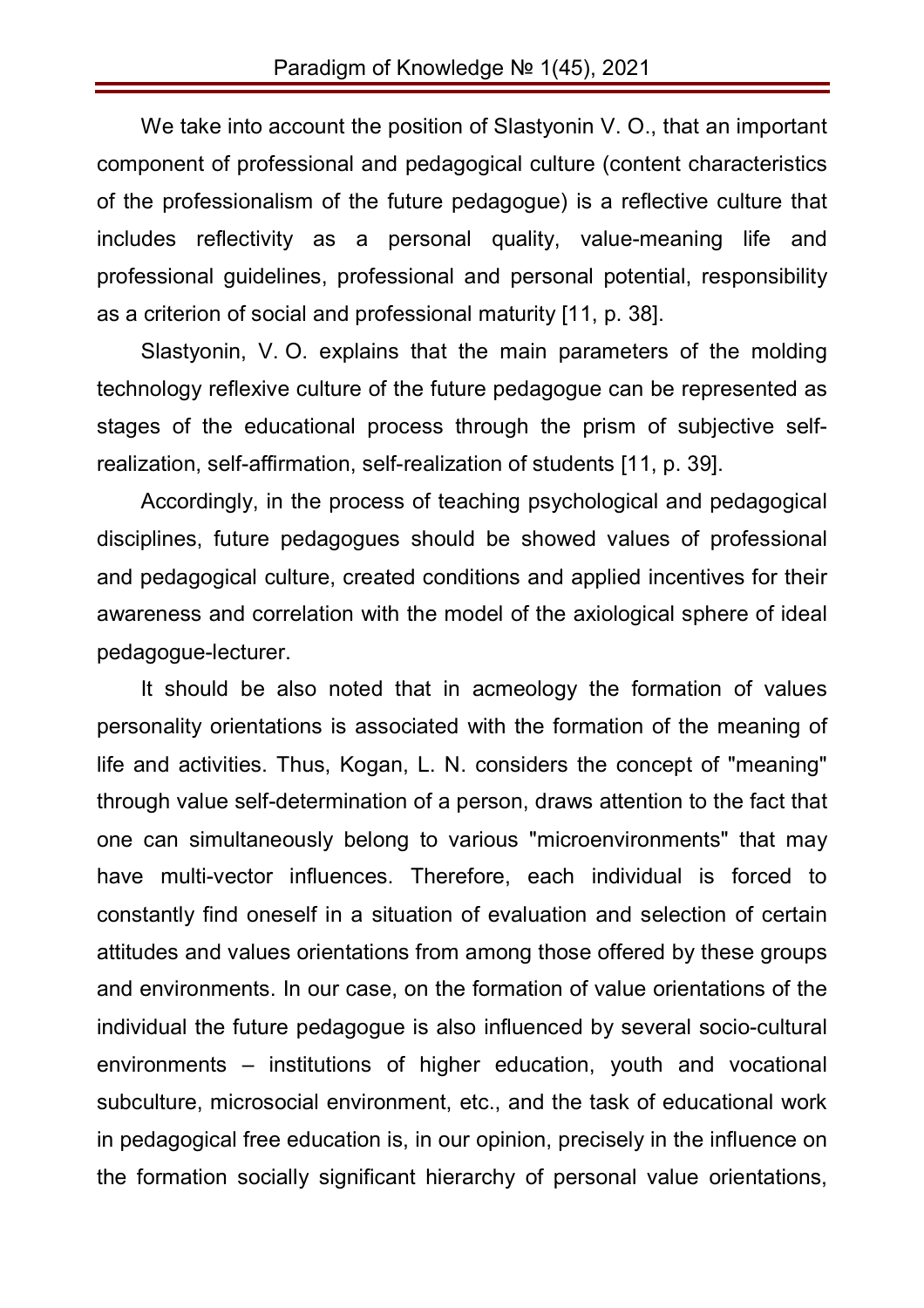saturation of socio-cultural space of the institution of vocational training with values professional and pedagogical culture, implementation in the educational process principles of pedagogical axiology.

We share L. N. Kogan's opinion that a person cannot assimilate all the richness of human social experience, so self-determination of personality, the formation of the meaning of one's life and the corresponding motives of activity is connected with selection of those values that best meet one's individual attitudes, needs and interests [4]. In this context, if internalized universal values form the basis morality of the individual, then embeded in the professional culture of educational (pedagogical) values form the basis of the professional consciousness of the future pedagogue.

We take into account the conclusions of Derkach, A. A. and Zazykin, V. G., that valuable orientations are closely related to the professional mentality and motivational semantic sphere of personality. According to scientists, an important role in formation of professionalism is played by terminal values – material wealth, social security, career growth, personal self-realization, values of health care, etc. [2, p. 176-177].

Since high performance as a significant characteristic feature of professionalism is largely determined by the state of health, we believe that an important condition for the formation of professionalism of the future lecturer pedagogy is the education of a culture of healthy living, development physical qualities (endurance, stress resistance, hardening, etc.). A necessary condition for the effectiveness of this process is the formation of value-motivational attitude to their own health in the selfconcept of professional, that includes: health self-assessment, lifestyle stereotypes, style of professional activities, ways to restore health, attitude to bad habits, ideas about standards of behavior, etc.

Based on the fact that creativity is a productive human activity, able to generate qualitatively new material and spiritual values of social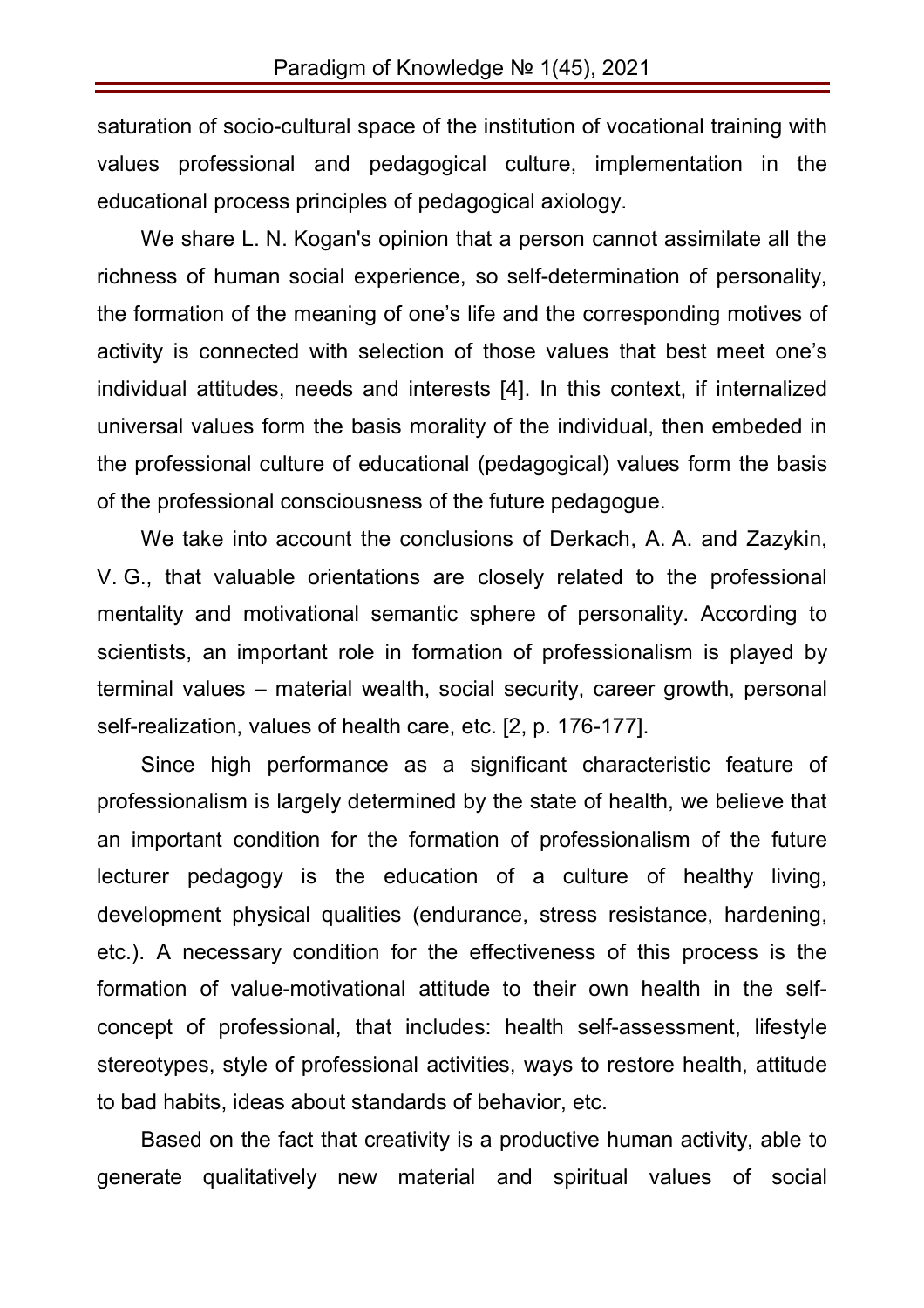significance, Sysoieva, S. O. emphasizes that personal qualities are most strikingly manifested in creativity, which provides personality with its essential and holistic self-realization [10].

**Conclusions.** The priority of the training process is the development of such creative qualities of the personality of the future pedagogue, as: positive self-image (adequate assessment), desire to know oneself; creative interest, curiosity; desire to search for new information, facts; achievement motivation; courage, willingness to take risks, independence, initiative, confidence in their strengths and abilities, purposefulness, persistence, ability to get the job done, diligence, emotional activity; problem vision, the ability to put forward hypotheses, original ideas, the ability to research, developed imagination, fantasy, the ability to identify contradictions, the ability to overcome the inertia of thinking, the ability to analyze, integrate and synthesize information, the ability to communicate interpersonally; alternative-thinking, divergency, accuracy of thinking, strength and associativity of memory, integrity, syntheticity, freshness, independence of perception, search-transforming style of thinking; communicative qualities, therefore, the attitude to the future pedagogue as a socially mature person, the bearer of scientific worldview, involves the development of their reflection, promoting self-awareness as a subject of activity, bearer of certain social and professional values, socially useful personality. This, in turn, means the need to strengthen the dialogic nature of learning, special organization of pedagogical communication, creating conditions for students and opportunities to defend their views, goals, life positions in educational and upbringing work.

### *Література:*

1. Бондаревская, Е. В. (2003). Личностно-ориентированный подход как технология модернизации образования. *Методист, № 2*. С.2–6.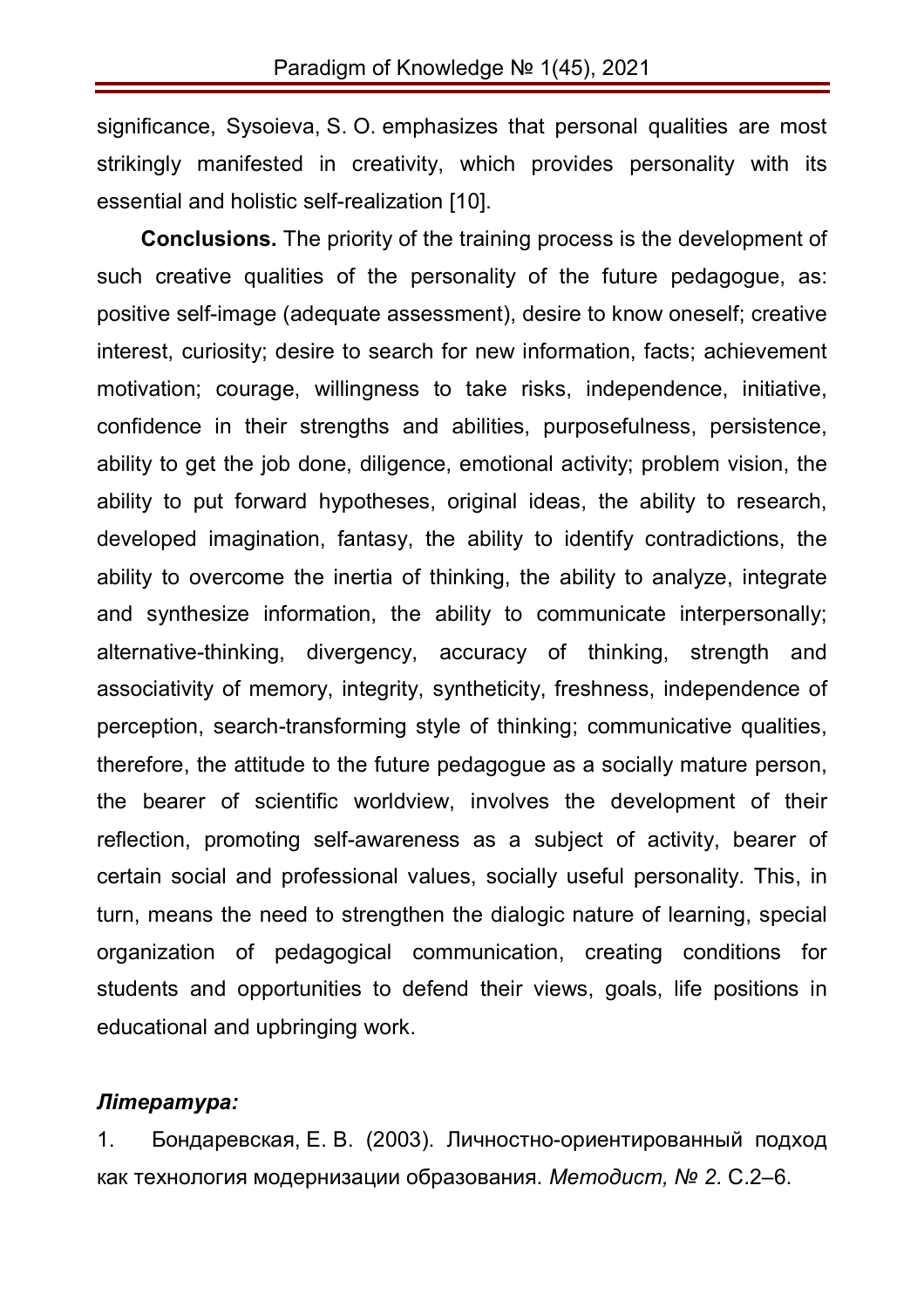2. Деркач, А., Зазыкин, В. (2003). *Акмеология.* Учебное пособие. Спб. Питер.

3. Деркач, А. А., Сайко, Э. В. Деятельность как основание акмеологического развития субъекта и наситуативная активность субъекта как действенный фактор ее развития. *Мир психологии, № 2*. М. C.193–200.

4. Коган, Л. Н. (1984). *Цель и смысл жизни человека*. М. Мысль.

5. Кузьмина, Н. В. (1970). *Методы исследования педагогической деятельности*. Л. Изд-во ЛГУ.

6. Маркова, А. К. (1996). *Психология профессионализма*. М. Знание.

7. Пехота, О. М., Єрмакова, І. П. (2012). *Основи педагогічних досліджень: від студента до наукової школи.* Навчально-методичний посібник. Миколаїв. Іліон.

8. Радул, В. В. (2017). *Соціальна зрідість особистості монографія*. Харків. Мачулін.

9. Рубинштейн С. Л. (1989). Принцип творческой самодеятельности. *Вопросы философии, № 4.* С. 39–53.

10. Сисоєва, С. О. (2011). *Інтерактивні технології навчання дорослих: навчально-методичний посібник НАПН України*. Ін-т педагогічної освіти і освіти дорослих.Київ. ВД "ЕКМО".

11. Сластенин, В. А., Мажар, Н. Е. (1991). *Диагностика профессиональной пригодности молодежи к педагогической деятельности*. М. Прометей.

#### *References:*

1. Bondarevskaja, E. V. (2003). *Lichnostno-orientirovannyj podhod kak tehnologija modernizacii obrazovanija* [Personality-oriented approach as a technology of modernization of education]. *Metodist, No. 2*. Pp.2-6.

2. Derkach, A, Zazykin, V. (2003). *Akmeologija* [Acmeology]. Uchebnoe posobie. Spb. Piter.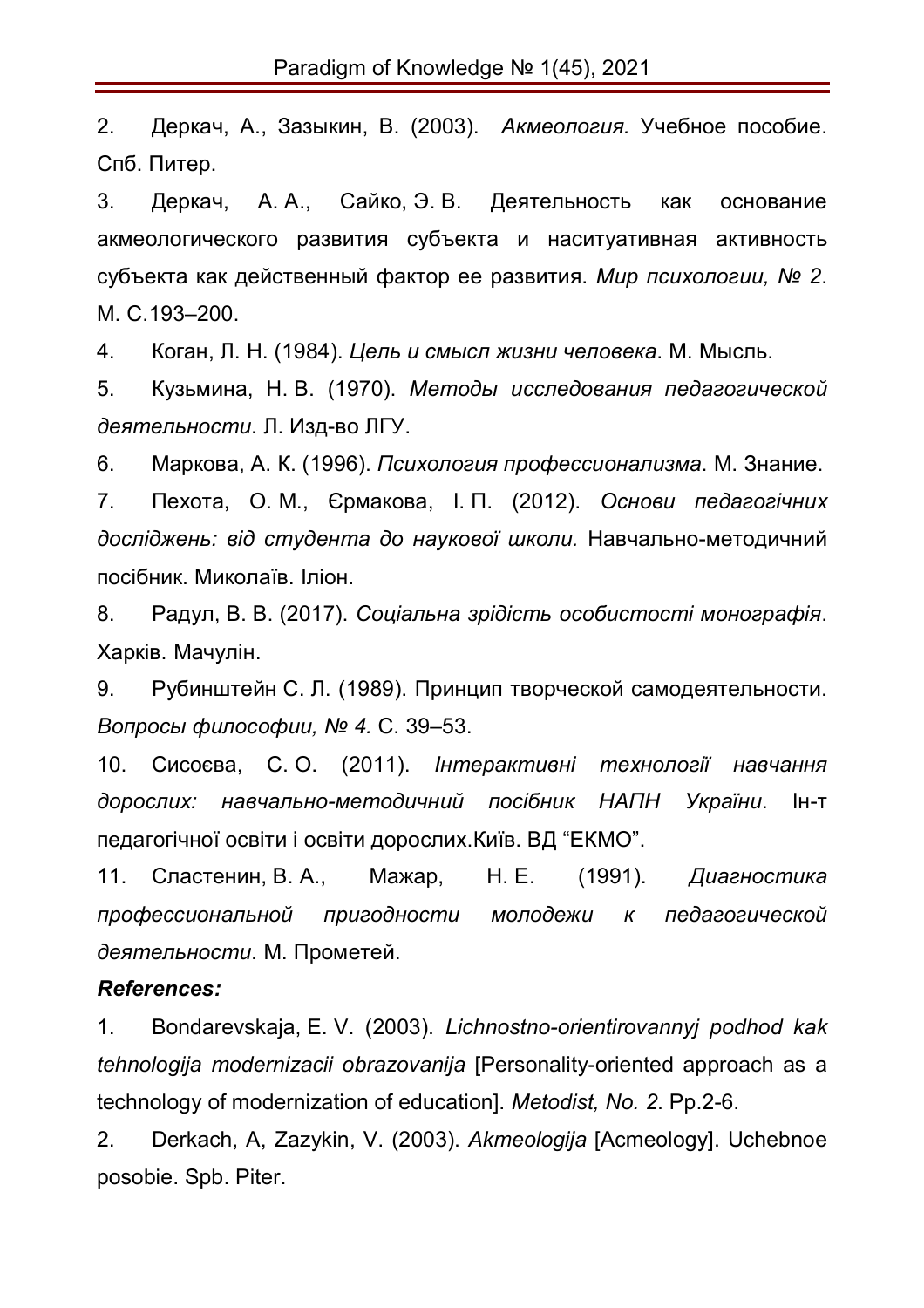3. Derkach, A. A., Sajko, Je. V. *Dejatel'nost' kak osnovanie akmeologicheskogo razvitija subjekta i nasituativnaja aktivnost' subjekta kak dejstvennyj faktor ee razvitija* [Activity as the basis of acmeological development of the subject and onsituational activity of the subject as an effective factor of its development]. *Mir psihologii, No. 2*. Moscow. Pp. 193– 200.

4. Kogan, L. N. (1984). *Cel' i smysl zhizni cheloveka* [The purpose and meaning of human life]. Moscow. Mysl'.

5. Kuz'mina, N. V. (1970). *Metody issledovanija pedagogicheskoj dejatel'nosti* [Methods of research of pedagogical activity]. L. Izd-vo LGU.

6. Markova, A. K. (1996) *Psihologija professionalizma* [Psychology of professionalism]. M. Znanie.

7. Pekhota, O. M., Yermakova, I. P. (2012). *Osnovy pedahohichnykh doslidzhen: vid studenta do naukovoi shkoly: navchalno-metodychnyi posibnyk* [Fundamentals of pedagogical research: from student to scientific school. Training manual]. Mykolaiv. Ilion.

8. Radul, V. V. (2017). *Sotsialna zridist osobystosti monohrafiia* [Social mediocrity of the individual monograph]. Kharkiv. Machulin.

9. Rubinshtejn, S. L. (1989). Princip tvorcheskoj samodejatel'nosti [The principle of creative independent activity]. *Voprosy filosofii, No. 4*. Pp. 39– 53.

10. Sysoieva, S. O. (2011). *Interaktyvni tekhnolohii navchannia doroslykh: navchalno-metodychnyi posibnyk NAPN Ukrainy* [Interactive technologies for educating adults: a basic methodical book of NAPS of Ukraine]. In-t pedahohichnoi osvity i osvity doroslykhiu. Kyiv. VD "EKMO".

11. Slastenin, V. A., Mazhar, N. E. (1991). *Diagnostika professional'noj prigodnosti molodezhi k pedagogicheskoj dejatel'nosti* [Diagnostics of the professional aptitude of young people for teaching.]. M. Prometej.